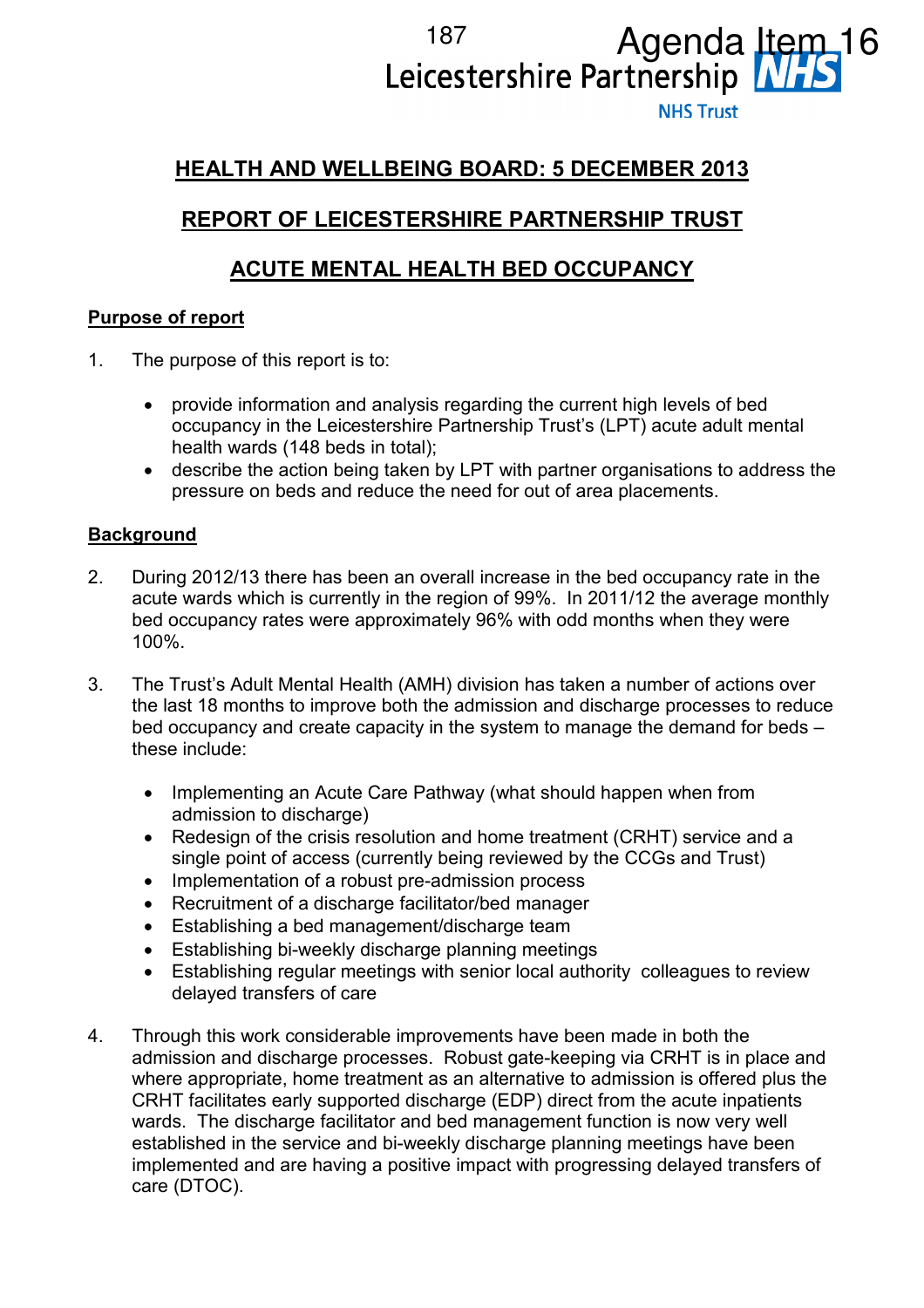5. Significant progress has been made to date and there is a clear understanding of what the pressures are in the system. Despite the implementation of the acute care pathway and the concentrated efforts to improve the admission and discharge processes, the demand for beds remains high and whilst there are still areas in the admission and discharge process where further improvements may be possible, longer term solutions need to be considered in order to cope with the growth in the population and the potential increase in demand for acute mental health beds.

# *National context*

- 6. It was reported recently in the Health Service Journal (HSJ, 11 Oct 2013) that nationally there has been a 31% reduction in the number of mental health beds; in 2003-04 there were 32,252 whereas in 2013 this has reduced to 22,109; added to this there has been a 6% increase in the number of detentions under the Mental Health Act. In 2003-04 there were 45,691 detentions compared to 48,631 in 2011- 12, this has led to an increase in Trusts having to access beds outside their catchment area. In essence this has resulted in some patients having to travel 200 miles to access an acute bed when experiencing a crisis. Much of the national context has been attributed to the removal of acute beds and in Leicester, Leicestershire and Rutland (LLR) there has been a reduction of seven acute beds in 2011-2013 solely attributable to the development of new slightly smaller wards in keeping with best practice.
- 7. Other contributory factors reported in the HSJ are (national) limited investment into community mental health services; the reduction in day care and other support for service users due to financial pressure in health and social care budgets. In LLR, the CRHT is the only statutory service available to support patients to remain in the community as an alternative to an acute admission and there are no 'intermediate care' facilities (as there are for people with physical health needs) between hospital and home, such as a crisis house.

# *Local context (demographics)*

- 8. The current LLR population is just under one million and has increased by approximately. 7.5% in the last decade with predicted growth over the next decade of 11 -15%.
- 9. The population of Leicester City is 306,600 and is noted to have high levels of deprivation. The City has significantly worse rates of unemployment in working age adults and admissions for alcohol attributed conditions in Leicester are significantly worse than the national average. One in six people in the City have a long term life limiting illness and Leicester City has a lower than average uptake for physical activities, all of which have an impact on mental wellbeing.
- 10. Leicester City has a significantly higher proportion of the population registered by GPs as having a mental illness than in England and the East Midlands with an estimated 3,400 people having a serious and enduring mental illness and approximately 30,000 suffering from anxiety or depression. Nationally, Leicester City has higher rates of emergency admissions due to self harm.
- 11. In Leicestershire the number of people with a common mental health problem is in the region of 65,151 which is proportionate to the City in terms of population,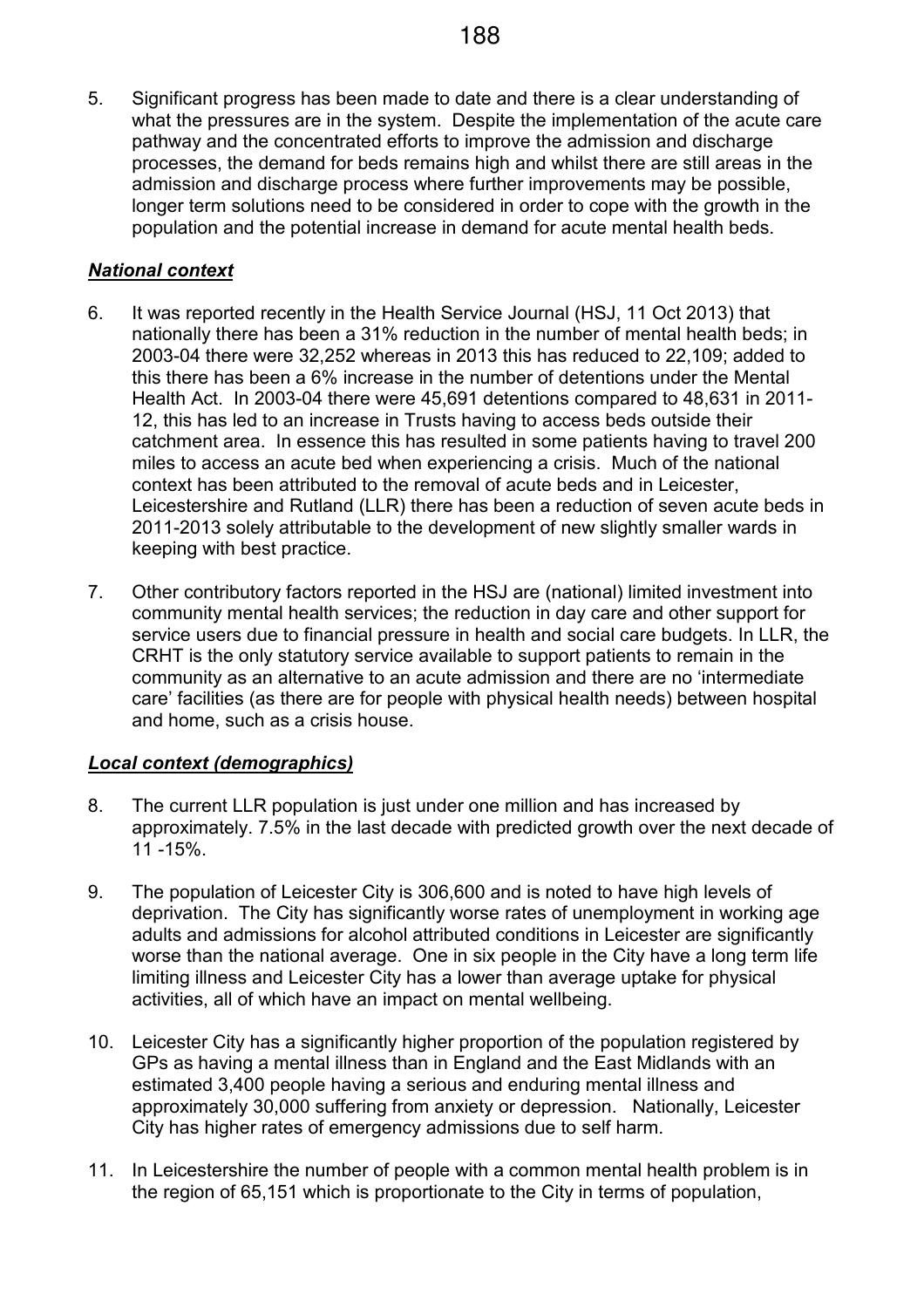however, the prevalence of severe and enduring mental illness across Leicestershire and Rutland is lower in comparison to the City with 4,862 people diagnosed with borderline personality, antisocial personality disorder or a psychotic disorder. Given that the population in Leicestershire is almost double that of the City the difference is striking.

12. The predicted growth in population over the next decade, the prevalence of mental ill health across LLR and the shortcomings of community based provision are important considerations for future health and social care planning.

#### *NHS Mental Health Benchmarking 2012 - Adult Acute beds*

- 13. Forty three Trusts contributed to the 2012 NHS benchmarking exercise which allows reliable comparison of the Trust's provision and bed occupancy with many other NHS providers of mental health.
- 14. In terms of adult acute beds capacity, LPT is marginally higher than the average with 148 against an average of 139. However, the Trust's PICU (psychiatric intensive care) bed numbers are lower - 10 against an average of 15. The number of adult acute beds per 100,000 population varies considerably across the 43 NHS providers ranging from 15 to 53 beds per 100,000 population with a median position of 23 beds per 100,000 population. LPT has 21 beds per 100,000 population which is just short of the national average.
- 15. Analysis of the bed occupancy data for adult acute beds reveals a median occupancy rate of 91% across 43 providers. Interestingly the range is quite low with the lower quartile at 85% and the upper quartile at 95%. Out of 43 providers, five reported occupancy lower than 80% and three reported occupancy over 100%, LPT's occupancy rate was reported as 96%.
- 16. The number of adult acute admissions has been calculated per 100,000 population and there was a huge variation ranging from 150 per 100,000 population up to 550 per 100,000 population. Key factors in the variation include local needs; number of beds; length of stay and availability of beds for new admissions. The median position was 234 admissions per 100,000 population and LPT was a little higher with 260 per 100,000 population but still below the upper quartile.
- 17. The number of occupied bed days is calculated per 100,000 population and again there is great variation between providers ranging from 5,000 to 16,000 per 100,000 population. This is influenced by the number of beds provided and the average length of stay of patients and should also be cross referenced to the range of community services provision. The median position is 8,125 occupied bed days per 100,000 population and LPT's position is almost the same.
- 18. Length of stay and delayed transfers are two of the important performance measures for mental health providers. The mean length of stay averaged 32 days across the 43 providers. Length of stay is influenced by a number of variables including the acuity of the caseload, extent of delayed transfers of care and ability to hand patients over to community based services. LPT's mean length of stay was towards the upper quartile at 38 days. Delayed transfers of care (DTOCs) are presented as a percentage of the total bed days lost due to delays. DTOCs are those patients who are ready for discharge but for various reasons their discharge is delayed e.g. waiting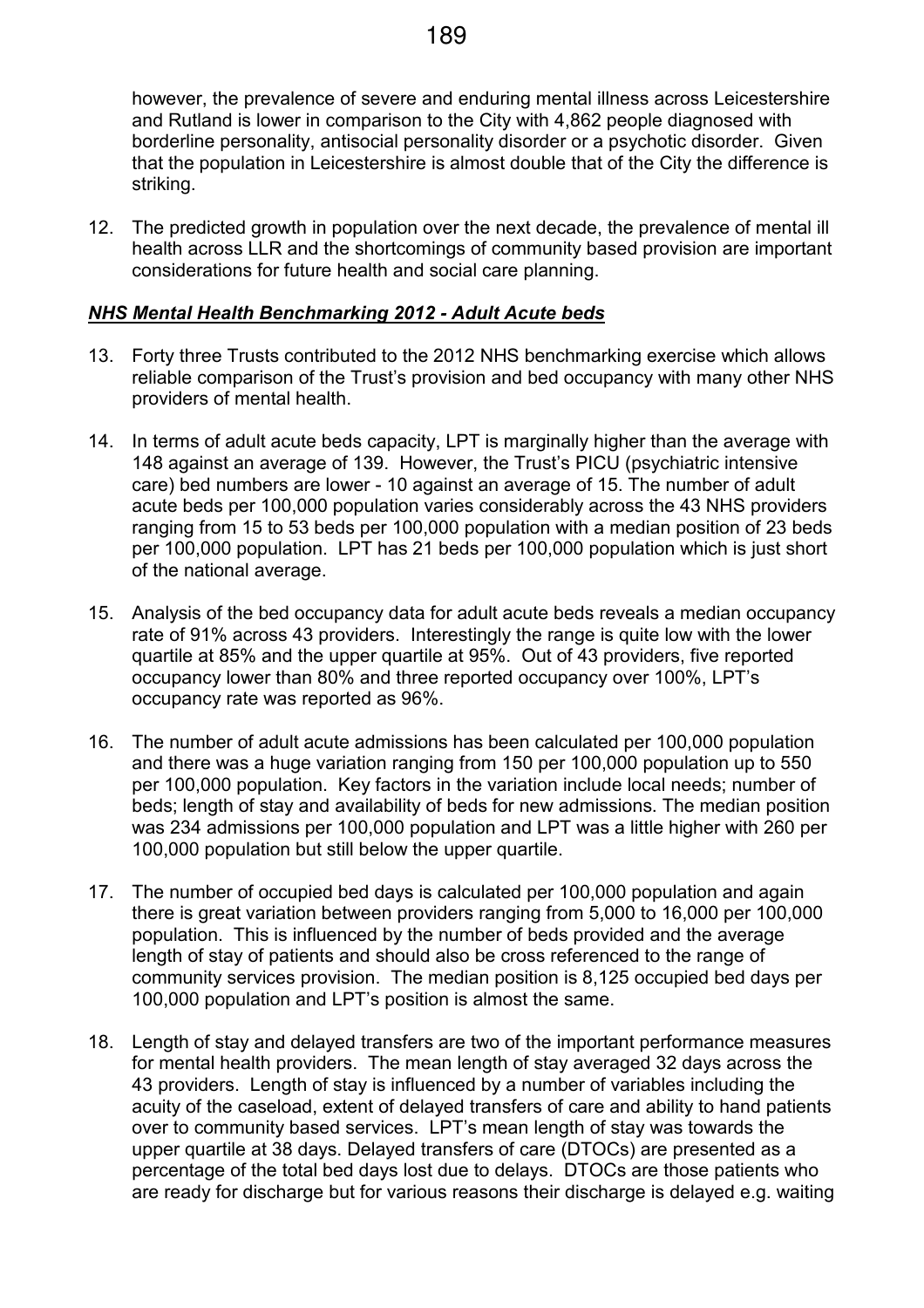for an alternative placement, packages of care etc. The median position nationally is 3.5% as is the position for LPT.

19. It is reassuring to note that according to the NHS national benchmarking data LPT is certainly not an outlier in terms of numbers of beds; numbers of beds per 100,000 population nor any of the following key performance measures: occupied bed days, bed occupancy rates and number of admissions and delayed transfers. However, the mean length of stay is an area where LPT was towards the upper quartile and according to the LPT data presented in this report has increased in 2012/13.

# *LPT summary data for the period April 2013 – October 2013*

20. The data presented in the tables below is a summary of key performance measures for the acute wards (148 beds).

| <b>Month</b>     | <b>Bed</b><br>occupancy | <b>Admissions</b> | <b>Discharges</b> | Average<br>LOS | <b>DTOC</b> (total<br>in period) |
|------------------|-------------------------|-------------------|-------------------|----------------|----------------------------------|
| <b>April</b>     | 96.4%                   | 90                | 97                | 36.1           | 12                               |
| <b>May</b>       | 99.0%                   | 95                | 100               | 55.7           | 20                               |
| June             | 99.2%                   | 92                | 90                | 40.7           | 23                               |
| July             | 94.6%                   | 118               | 134               | 46.9           | 21                               |
| <b>August</b>    | 95.3%                   | 84                | 83                | 53.4           | 16                               |
| <b>September</b> | 93.4%                   | 95                | 94                | 41.9           | 15                               |
| October          | 96.4%                   | 110               | 109               | 44.8           | 21                               |

#### *Table 1 Bed occupancy data April – October 2013*

- 21. The data presented in table 1 shows that bed occupancy has been largely in the mid-90s or above and that the number of monthly discharges and admissions are similar except in July. Most notable is the average length of stay (LOS) which although fluctuating, has seen an overall steady increase. In April it was 36.1 days and in October it was 44.8, reaching highs of 55.7 and 53.4 days in the intervening months which correlates with the overall increase in bed occupancy rates and pressure on bed capacity.
- 22. Whilst the DTOC figures do not necessarily show an improvement it must be noted that prior to the introduction of the discharge planning meetings there was an under reporting of DTOC across adult mental health wards including the rehabilitation wards, hence the apparent increase after April.

# *Table 2 Out of area placements April – October 2013*

| <b>Month</b> | <b>Patients</b><br>admitted out<br>of area in<br>month | <b>Patients</b><br>using an out<br>of area bed in<br>month | <b>Patients out of</b><br>area as at end<br>of month | <b>Number of</b><br>out of area<br>bed days in<br>month |
|--------------|--------------------------------------------------------|------------------------------------------------------------|------------------------------------------------------|---------------------------------------------------------|
| <b>April</b> |                                                        |                                                            |                                                      |                                                         |
| May          | 11                                                     | 16                                                         | 11                                                   | 214                                                     |
| June         | 15                                                     | 25                                                         |                                                      | 300                                                     |
| July         | 5                                                      | 15                                                         |                                                      | 242                                                     |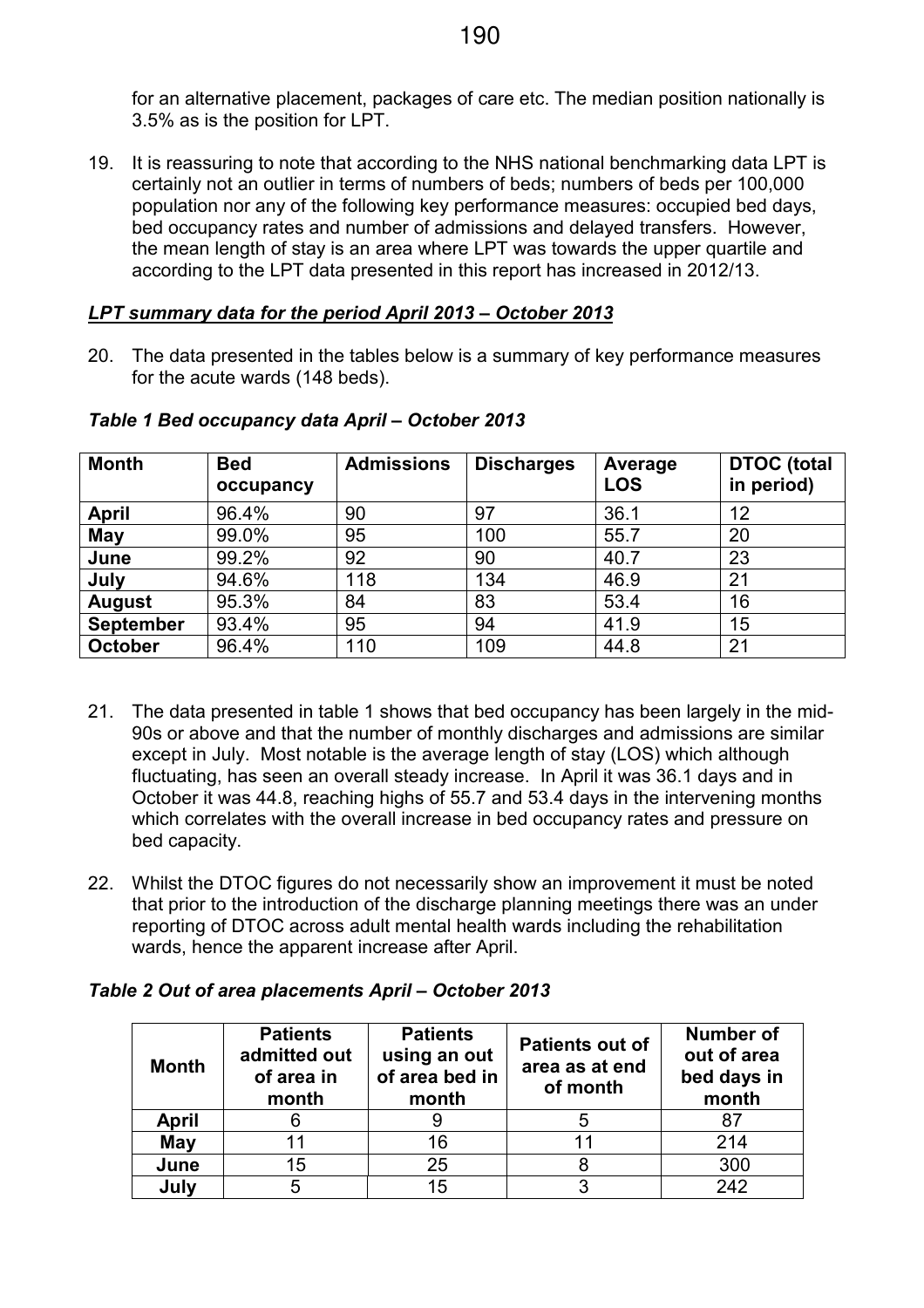| Aug  |          |    | . ອ | 256       |
|------|----------|----|-----|-----------|
| Sept |          | ບບ | .৬  | 665       |
| Oct  | າຂ<br>ີບ | 46 | - 1 | フドウ<br>◡▵ |

- 23. Table 2 shows the number of out of area placements which have increased significantly since August 2013. Whilst initial interpretation shows a correlation with the steady increase in the average LOS more work is required to understand the impact of the very complex delayed transfers of care and their causes such as lack of suitable accommodation particularly for homeless people. Understanding and addressing the small factors which contribute to patient flows will require analysis of individual patient's progress through the system.
- 24. LPT has just begun analyzing admission and discharge trends over a three year period which shows a marked reduction in the number of admissions and discharges overall, particularly after January 2013. What is beginning to emerge is the impact that the new bed management process and robust admission process via CRHT has had since it was introduced in January 2013. It is important to note that prior to this patients would be admitted to the unit whether there was a bed available or not and the gate keeping function of CRHT was not as robust as it is now. As part of this further analysis of the last three years data the Trust will look at all patients whose length of stay was above average and identify any common factors which unnecessarily prolonged their stay in hospital.

#### **Conclusions**

- 25. The report has described the importance of the operating context of the Trust's adult mental health services and in particular the variables which influence bed occupancy and length of stay, namely:
	- Acuity of the caseload;
	- Extent of delayed transfers of care;
	- Lack of access to step up step down or crisis facilities;
	- Ability to hand patients over to community based services.
- 26. The Trust has taken practical action operationally to address the current position through:
	- Implementing the Acute Care Pathway redesign of CRHT and establishing a SPA;
	- Implementing a robust pre-admission process;
	- Recruiting a discharge facilitator/bed management post;
	- Establishing a bed management/discharge team;
	- Establishing bi-weekly discharge planning meetings;
	- Establishing regular meetings with senior LA colleagues to review DTOC.
- 27. It is important for the Board to note that work on bed occupancy is part of implementing the AMH Quality Improvement Program (QIP). The QIP focuses on the acute care pathway and reviewing the admission, inpatient and discharge processes alongside a review of the current service model provided by CRHT, which will continue to make improvements across the pathway and make a positive impact on reducing the average LOS.